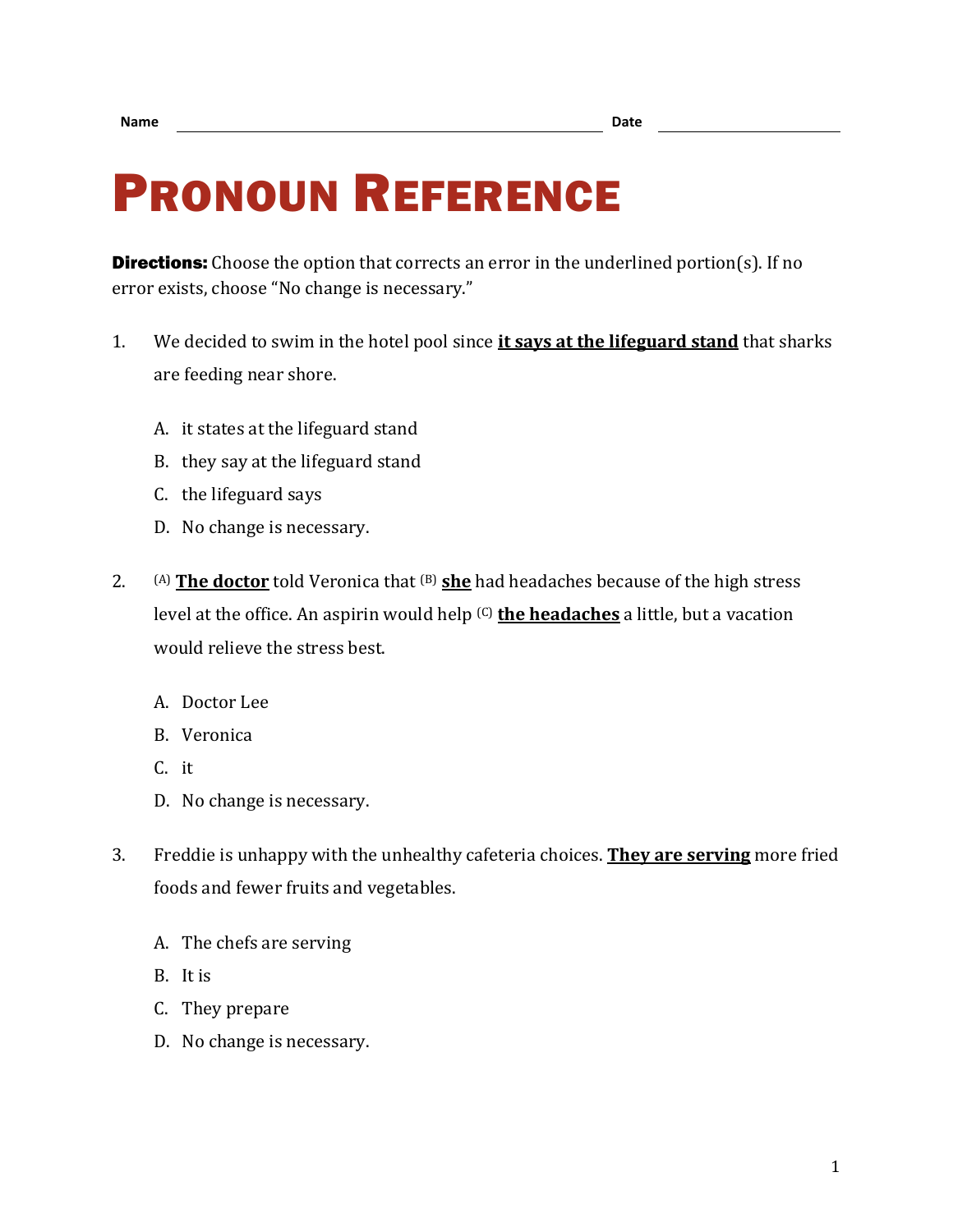- 4. (A) **They** say that the old house on Mayfair is haunted, but Caroline doesn't believe (B) **the stories**. She is a physics major who has no use for (C) **ghosts**.
	- A. Neighbors
	- B. them
	- C. them
	- D. No change is necessary.
- 5. Leonardo called us over and pointed at the computer screen. **It claimed at the website** that our favorite restaurant serves squirrel!
	- A. At the website, it claimed
	- B. The website claimed
	- C. The website, it claimed
	- D. No change is necessary.
- 6. Mom told Aunt Julia that (A) **she** didn't raise her children right. The girls didn't chew with <sup>(B)</sup> their mouths closed, and the boys burped without excusing <sup>(C)</sup> themselves.
	- A. Mom
	- B. them
	- C. it
	- D. No change is necessary.

7. Mom told Aunt **Julia that she needed a lion tamer to get the children under control**.

- A. Julia, "that she needed … control."
- B. Julia, "I need … control."
- C. Julia, You need … control.
- D. No change is necessary.